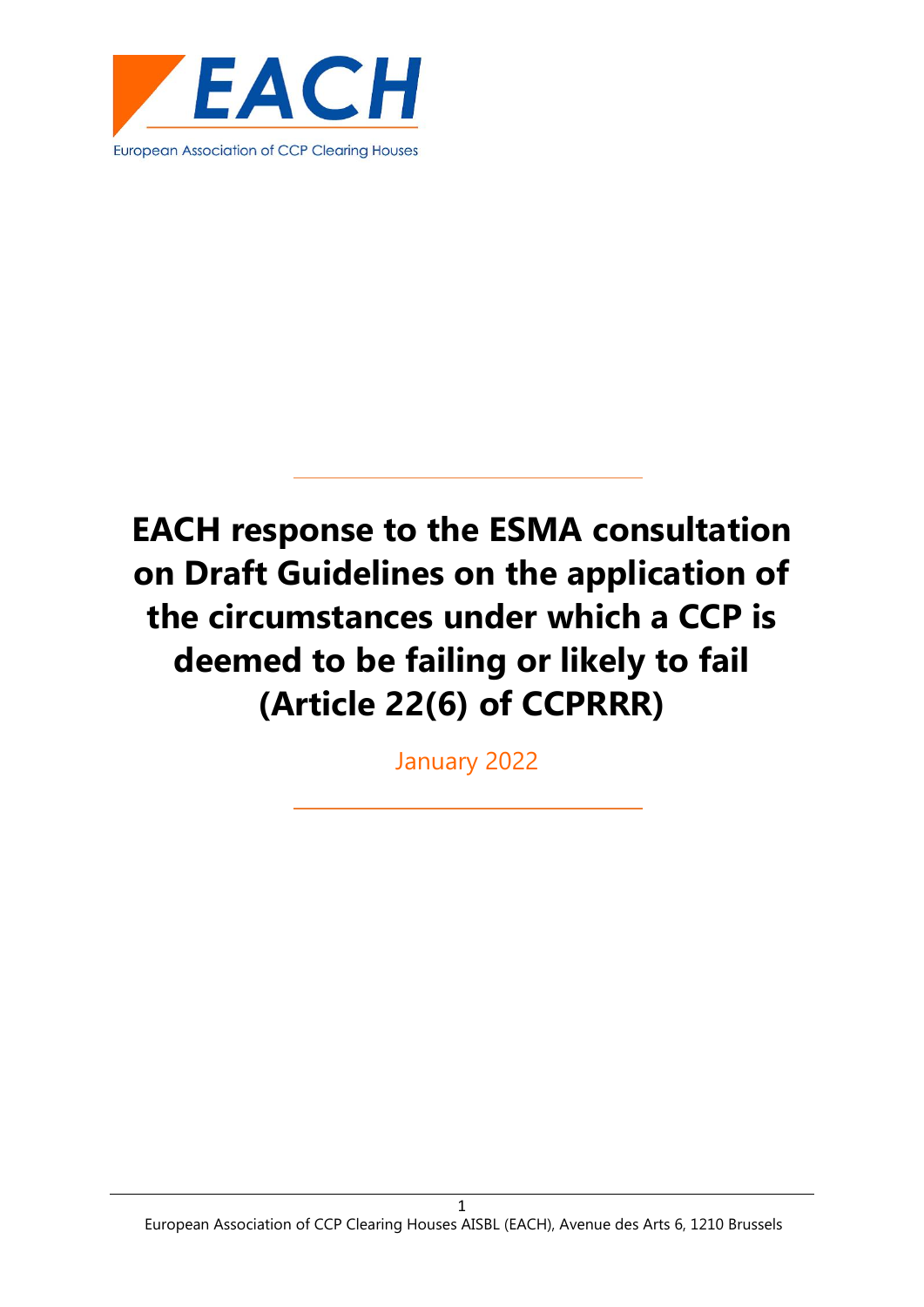## **Introduction**

The European Association of CCP Clearing Houses (EACH) represents the interests of Central Counterparties (CCPs) in Europe since 1992. CCPs are financial market infrastructures that significantly contribute to safer, more efficient and transparent global financial markets. EACH currently has 19 members from 15 different European countries. EACH is registered in the European Union Transparency Register with number 36897011311-96.

EACH appreciates the opportunity to provide feedback to the ESMA Consultation Paper on Draft Guidelines on the application of the circumstances under which a CCP is deemed to be failing or likely to fail (Article 22(6) of CCPRRR) (hereinafter called "The consultation").

Section II.5 – Draft Guidelines on the application of the circumstances under which a central counterparty is deemed to be failing or likely to fail

#### Guidelines 1 & 2

#### **Question 1: Do you agree with the proposed Guidelines 1 and 2, specifying the general considerations in determining if a CCP is failing or likely to fail? If not, please explain.**

Yes, EACH agrees with the proposed Guidelines 1 and 2. We particularly welcome that the Guidelines recognise that the determination that a CCP is failing or likely to fail should remain an expert judgement and should not be automatically derived from any of the objective elements alone. This expert judgment, as opposed to an automatic determination, is important for dealing with what would likely be a very extreme situation such as the resolution of CCP.

However, we would like to stress that, in our opinion, a CCP should only be put in resolution once the CCP's recovery process is exhausted or it is clear that it will be insufficient to restore the CCP's viability. This is reflected in the FSB's guidelines on resolution<sup>1</sup> which prescribe that resolution is triggered when "recovery plan and any rules and procedures for loss allocation have failed to return the FMI to viability or have not been implemented in a timely manner", or when recovery measures are "not reasonably likely to return the FMI to viability or would otherwise be likely to compromise financial stability'". **We suggest that this reference to the FSB guidelines shall be included in the final Guidelines.**

## Guideline 3

**Question 2: Do you agree with the proposed Guideline 3, considering the availability and adequacy of the CCP's recovery tools in determining if a CCP is failing or likely to fail? If not, please explain.**

<sup>1</sup> [https://www.fsb.org/wp-content/uploads/r\\_141015.pdf](https://www.fsb.org/wp-content/uploads/r_141015.pdf)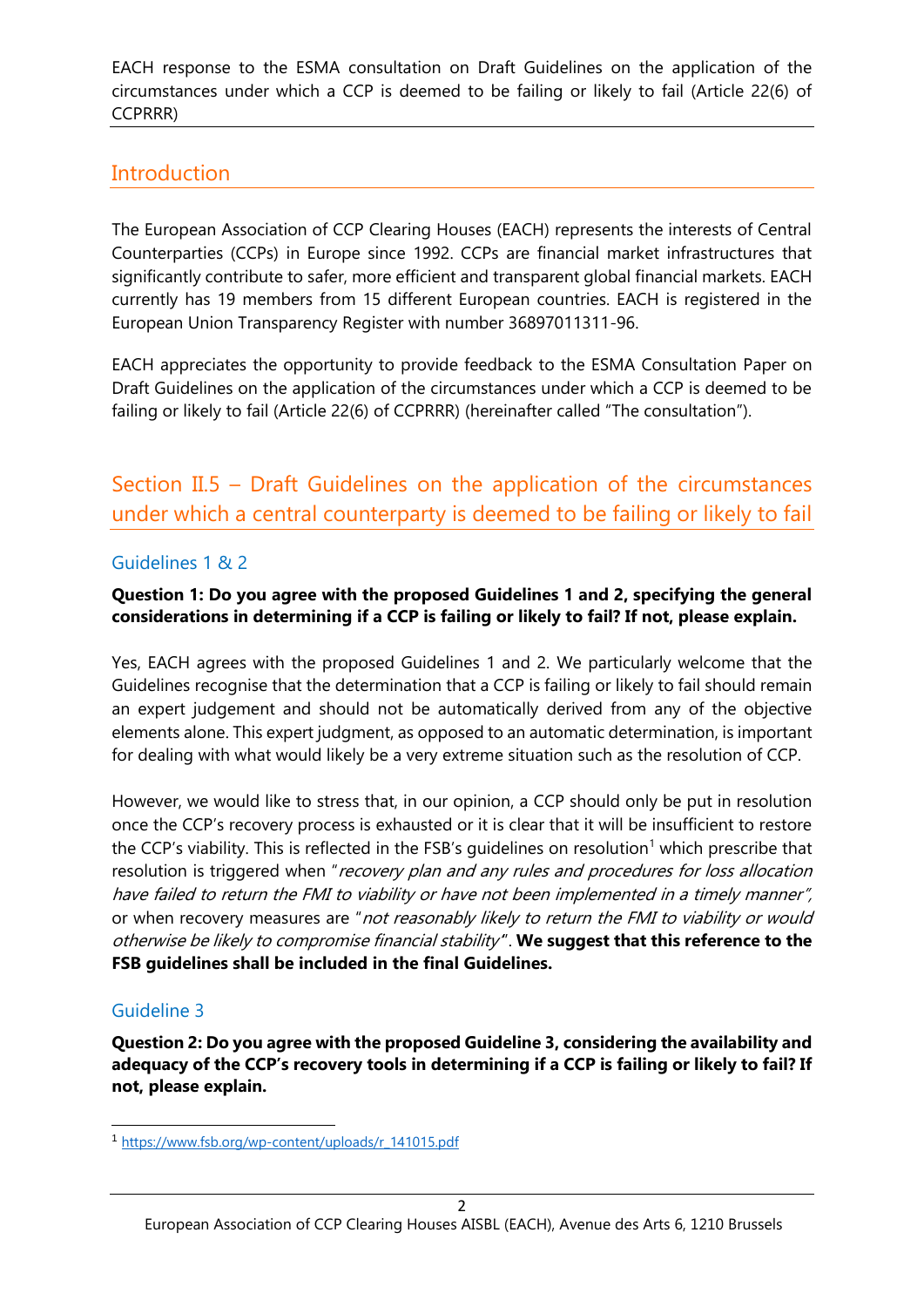Yes, EACH generally agrees with the proposed Guideline 3. We would particularly stress the qualification "to the extent the information is available" under point (c) of Guideline 3, as the information about third-party stakeholders may or may not be readily available.

### Guidelines 4 & 5

**Question 3: Do you agree with the proposed Guidelines 4 and 5, considering the financial resources of the CCP's in determining if a CCP is failing or likely to fail? If not, please explain.**

Yes, EACH agrees with the proposed Guidelines 4 and 5.

#### Guideline 6

#### **Question 4: Do you agree with the proposed Guideline 6, considering the operational capacity of the CCP in determining if a CCP is failing or likely to fail? If not, please explain.**

EACH Members would respectfully question point (b) of Guideline 6, which states that "the loss of confidence of its clearing participants and other stakeholders in the CCP's ability to manage risks, operationally and/or financially". The rationale behind our position is the following:

• Points 22 and 23 of Section C of the Annex included in the Level 1 text ("Matters that the resolution authority is to consider when assessing the resolvability of a CCP") specify that, when assessing the resolvability of a CCP, the resolution authority should assess to what extent the impact of a CCP resolution on the financial system, the economy and on financial market's confidence can be evaluated. Therefore, to our understanding the potential financial market's loss of confidence should be considered as a *consequence* of the resolution that is to be analysed ex-ante, rather than a *trigger* for resolution.

In addition, we would like to point out that Article 22(3) of the Level 1 text specifies that a CCP is deemed to be failing or likely to fail if (a) it CCP infringes, or is likely to infringe, its authorisation requirements in a way that would justify the withdrawal of its authorisation; (b) it is unable, or is likely to be unable, to provide a critical function; (c) it is unable, or is likely to be unable, to restore its viability through the implementation of its recovery measures; (d) it is unable, or is likely to be unable, to pay its debts or other liabilities as they fall due; (e) it requires extraordinary public financial support. A loss of stakeholders' confidence does not seem to be foreseen among the above listed circumstances. This loss of confidence would by definition be unilateral and have commercial or other interests behind, disguised in a different manner.

• The three indicators included in paragraph 36, i.e. a decrease in transactions submitted for clearing, the intention of liquidity providers to decrease the amount of the CCP's liquid resources, as well as the intention of clearing members to terminate their contract with the CCP may not be directly related to the CCP's business activities or its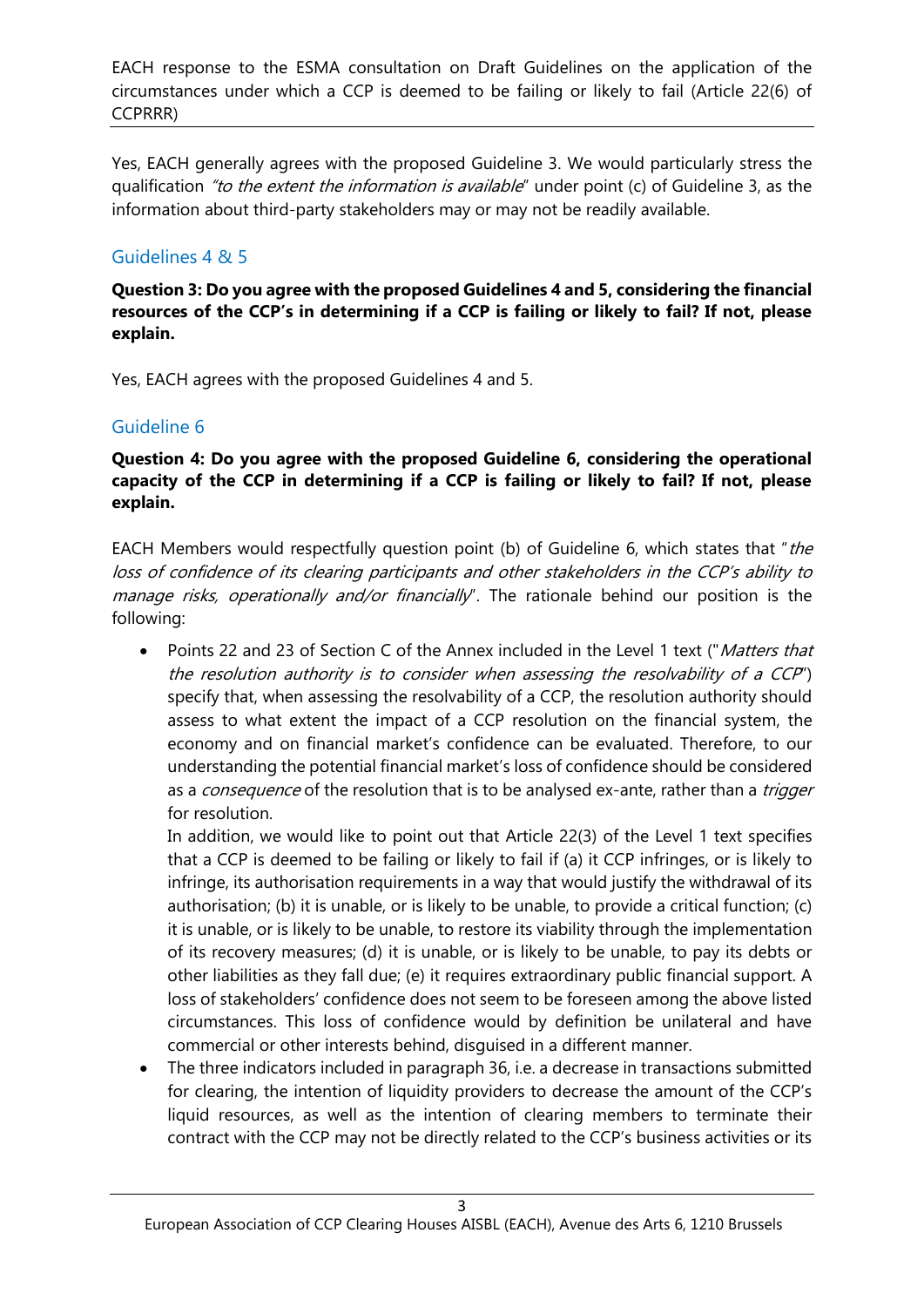inability to perform at the required level. It may rather be linked to clearing members' choice of clearing or other commercial decisions. Furthermore, these indicators may be very challenging to measure and not accurately reflect the level of confidence in the CCP's capacity to manage risks.

In addition, EACH Members are of the opinion that paragraph 35 of the consultation, which states that a CCP's loss of business to the competitors may be a reason to consider the CCP as failing or likely to fail, may have a negative impact on competitiveness as there could be many reasons behind a clearing member's decision to move its business to another CCP. Furthermore, the paragraph refers to the loss of business that should be "*massive and* uncontrolled". However, any clearing member always has the obligation to settle any open positions, and as a consequence even if such member intends to move its business, it can only do so with future trades that offset the original ones. Therefore, it is not clear how this process could result "uncontrolled". In addition, it is not fully clear if this paragraph refers to just moving business to another CCP or actually terminating the relation with the CCP. In case of the latter, CCPs usually have notice periods in place with the objective of preventing an uncontrolled loss of business.

If clearing members plan to leave the CCP, they have the right to do so as long as they honour their existing obligations towards the CCP. Should the clearing members' decision to leave endanger the existence of the CCP, the CCP can activate its orderly wind-down plan, as it should be clear that a CCP without any business would not have any critical functions anymore. Therefore, we would argue that the indicators referred to above should only be taken into account as additional elements but not as substantial evidence underlying a failure or like to fail determination

## Guideline 7

#### **Question 5: Do you agree with the proposed Guideline 7 specifying other requirements for continuing authorisation in determining if a CCP is failing or likely to fail? If not, please explain.**

EACH overall agrees with the proposed Guideline 7. We particularly agree with the reference that "its authorisation requirements in a way that would justify the withdrawal of its authorisation pursuant to Article 20 of EMIR'. We believe this is correct as it avoids circumstances of automatic changes towards resolution (e.g. a temporary breach of an authorisation requirement, such as a temporary breach of the EMIR notification threshold, may not automatically mean that the CCP is failing or likely to fail). However, we would like to underline that paragraph 42(e) "major on-going litigation or disputes to which the CCP is a party" should, by itself, not lead to failing or likely to fail determination just because the CCP is involved in a litigation or dispute. Only once the final verdict has come out, which could affect the financial position of the CCP or impede its ability to perform its critical functions, a failing or likely to fail determination can be justified (i.e., 42(e) can only lead indirectly to failing or like to fail determination and hence can be removed).